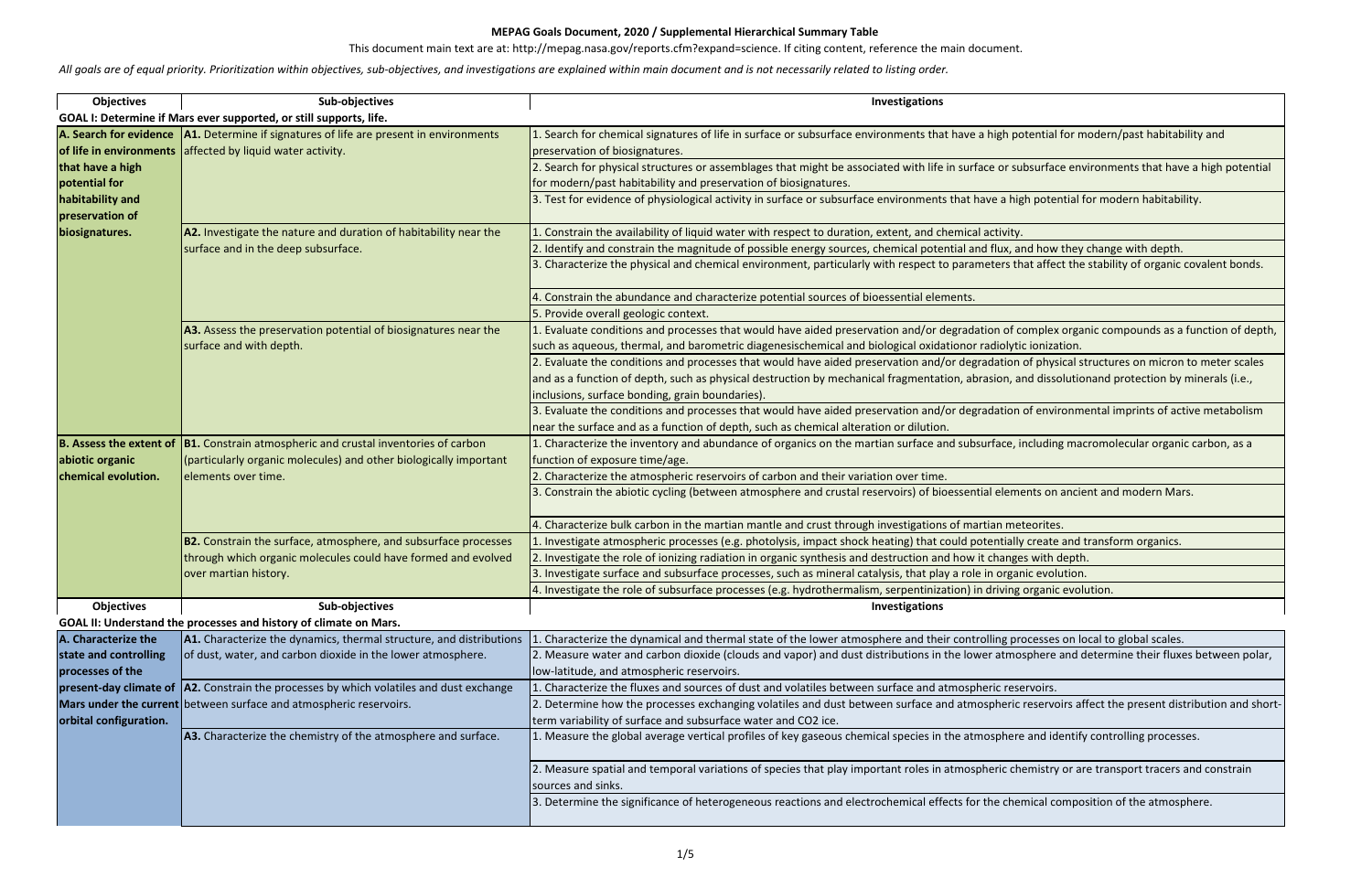This document main text are at: http://mepag.nasa.gov/reports.cfm?expand=science. If citing content, reference the main document.

1. Endepertierize the mechanism for energy for the lower atmosphere.

cies, and aerosols in the upper atmosphere and

ge of present-day driving conditions.

layer formation and properties in the polar regions.

ne materials forming the Polar Layered Deposits (PLD).

le reservoirs at the surface and near-surface.

l and persisted until the present day, and ascertain

m, crustal alteration, and bolide impact delivery.

ation conditions of ancient water-related features.

but inks to climate.

d over time.

of recent climate change, and link to past processes

ed to the sedimentary and geomorphic record.

her types of subsurface alteration.

ntal transitions.

be temperature, geochemistry, and aridity.

of the planet.

|                                                       | <b>A4.</b> Characterize the state and controlling processes of the upper<br>atmosphere and magnetosphere.                            | 1. Characterize the mechanisms for vertical transport of energy, volatiles, and dust between the lower atm                                     |
|-------------------------------------------------------|--------------------------------------------------------------------------------------------------------------------------------------|------------------------------------------------------------------------------------------------------------------------------------------------|
|                                                       |                                                                                                                                      | 2. Characterize the spatial distribution, variability, and dynamics of neutral species, ionized species, and ae<br>magnetosphere.              |
|                                                       |                                                                                                                                      | 3. Characterize the thermal state and its variability of the upper atmosphere under the full range of preser                                   |
| <b>B.</b> Characterize the<br>history and controlling | <b>B1.</b> Determine the climate record of the recent past that is<br>expressed in geomorphic, geological, glaciological, and        | 1. Determine how orbital parameters, atmospheric processes, and surface processes influence layer forma                                        |
| processes of Mars'<br>climate in the recent           | mineralogical features of the polar regions.                                                                                         | 2. Determine the vertical and horizontal variations of composition and physical properties of the materials                                    |
| past, under different                                 |                                                                                                                                      | 3. Determine the absolute ages of the layers of the Polar Layered Deposits (PLD).                                                              |
| orbital configurations.                               | <b>B2.</b> Determine the record of the climate of the recent past that is<br>expressed in geomorphic, geological, glaciological, and | 1. Characterize the locations, composition, and structure of low and mid-latitude ice and volatile reservoir                                   |
|                                                       | mineralogical features of low- and mid-latitudes.                                                                                    | 2. Determine the conditions under which low- and mid-latitude volatile reservoirs accumulated and persist<br>their relative and absolute ages. |
|                                                       | <b>B3.</b> Determine how the chemical composition and mass of the                                                                    | 1. Determine how and when the buried CO2 ice reservoirs at the south pole formed.                                                              |
|                                                       | atmosphere has changed in the recent past.                                                                                           | 2. Measure the composition of gases trapped in the Polar Layered Deposits (PLD) and near-surface ice.                                          |
| C. Characterize Mars'                                 | <b>C1.</b> Determine how the chemical composition and mass of the                                                                    | 1. Measure the composition and absolute ages of trapped gases.                                                                                 |
| ancient climate and                                   | atmosphere have evolved from the ancient past to the present.                                                                        | 2. Characterize mineral and volatile deposits to determine crustal sinks of key atmospheric species.                                           |
| underlying processes.                                 |                                                                                                                                      | 3. Determine sources of gases to the atmosphere over time by characterizing rates of volcanism, crustal al                                     |
|                                                       |                                                                                                                                      | 4. Determine the rates of atmospheric escape over geologic time.                                                                               |
|                                                       | C2. Find and interpret surface records of past climates and factors<br>that affect climate.                                          | 1. Constrain the ancient water cycle by determining the spatial extent, age, duration, and formation condit                                    |
|                                                       |                                                                                                                                      | 2. Characterize the ancient climate via modeling and constrain key model boundary conditions.                                                  |
| <b>Objectives</b>                                     | Sub-objectives                                                                                                                       | Investigations                                                                                                                                 |
|                                                       | GOAL III: Understand the origin and evolution of Mars as a geological system.                                                        |                                                                                                                                                |
| A. Document the                                       | A1. Identify and characterize past and present water and other                                                                       | 1. Determine the modern extent and volume of liquid water and hydrous minerals within the crust.                                               |
| geologic record                                       | volatile reservoirs.                                                                                                                 | 2. Identify the geologic evidence for the location, volume, and timing of ancient water reservoirs.                                            |
| preserved in the crust                                |                                                                                                                                      | 3. Determine the subsurface structure and age of the Polar Layered Deposits (PLD) and identify links to clir                                   |
| and investigate the                                   |                                                                                                                                      | 4. Determine how the vertical and lateral distribution of surface ice and ground ice has changed over time                                     |
| processes that have<br>created and modified           |                                                                                                                                      | 5. Determine the role of volatiles in modern dynamic surface processes, correlate with records of recent c<br>and landforms.                   |
| that record.                                          | A2. Document the geologic record preserved in sediments and<br>sedimentary deposits.                                                 | 1. Constrain the location, volume, timing, and duration of past hydrologic cycles that contributed to the se                                   |
|                                                       |                                                                                                                                      | 2. Constrain the location, composition and timing of diagenesis of sedimentary deposits and other types of                                     |
|                                                       |                                                                                                                                      | 3. Identify the intervals of the sedimentary record conducive to habitability and biosignature preservation.                                   |
|                                                       |                                                                                                                                      | 4. Determine the sources and fluxes of modern aeolian sediments.                                                                               |
|                                                       |                                                                                                                                      | 5. Determine the origin and timing of dust genesis, lofting mechanisms, and circulation pathways.                                              |
|                                                       | A3. Constrain the magnitude, nature, timing, and origin of ancient                                                                   | 1. Link geologic evidence for local environmental transitions to global-scale planetary evolution.                                             |
|                                                       | environmental transitions.                                                                                                           | 2. Determine the relative and absolute age, durations, and intermittency of ancient environmental transiti                                     |
|                                                       |                                                                                                                                      | 3. Document the nature and diversity of ancient environments and their implications for surface temperat                                       |
|                                                       |                                                                                                                                      | 4. Determine the history and fate of sulfur and carbon throughout the Mars system.                                                             |
|                                                       | A4. Determine the nature and timing of construction and                                                                              | 1. Determine the absolute and relative ages of geologic units and events through martian history.                                              |
|                                                       | modification of the crust.                                                                                                           | 2. Link the petrogenesis of martian meteorites and returned samples to the geologic evolution of the plane                                     |
|                                                       |                                                                                                                                      | 3. Characterize modern surface processes and their rates of change, and assess their origin.                                                   |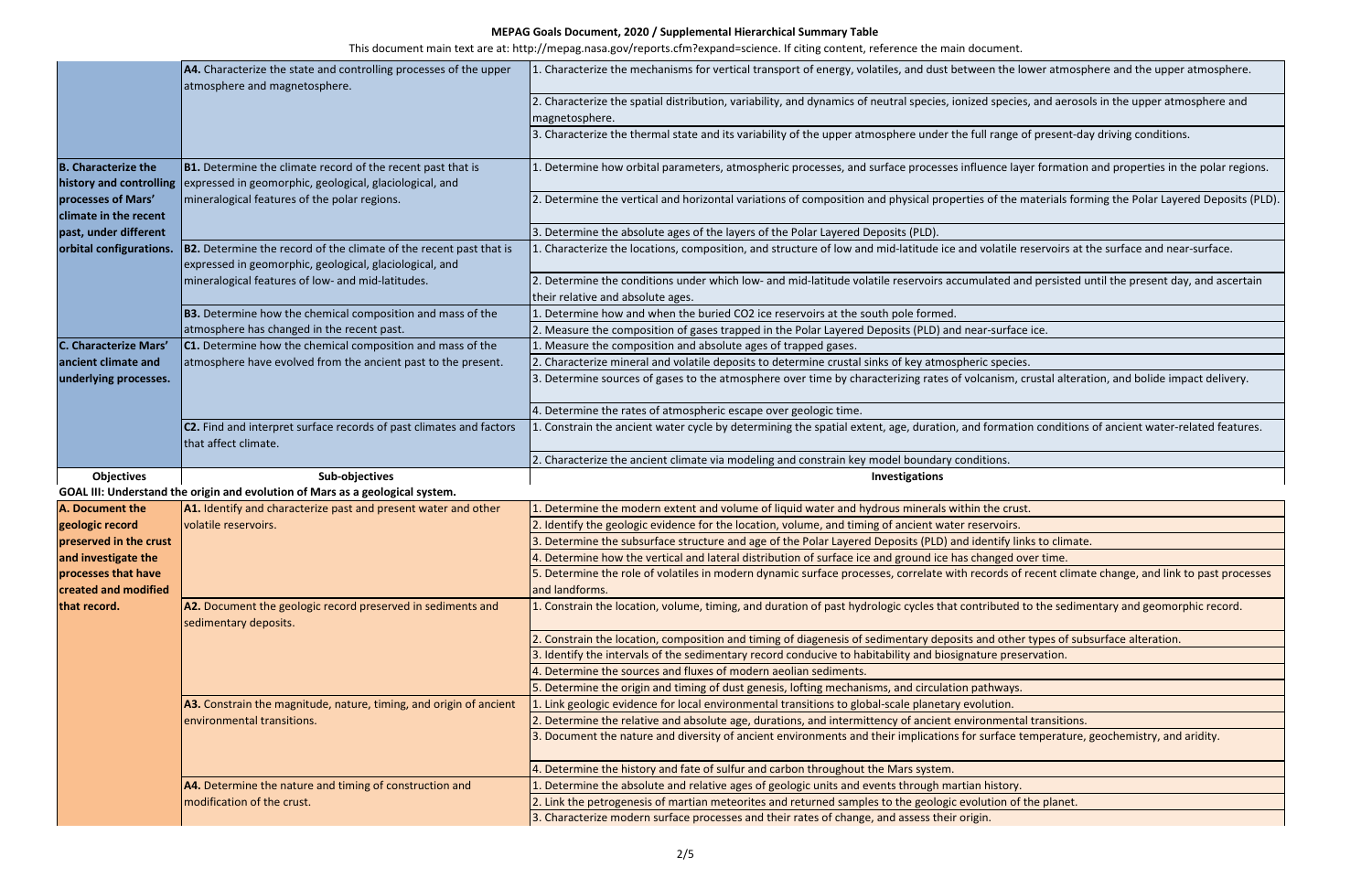This document main text are at: http://mepag.nasa.gov/reports.cfm?expand=science. If citing content, reference the main document.

ater production rate now and in the past.

ns for surface conditions.

, and establish links to changes in climate and

rn tectonic activity.

onship(s) between them.

ity and the source of density variations within the

mperature field (both the climatology and the bility) from the surface to an altitude incorder to an altitude with  $\epsilon$ 

e of aerosols (dust and water ice) between the ese observations should include the optical

recision ≤5 m/s at all local times from 15 km to an km and a horizontal resolution of ≤300 km. The record

environment around Mars for particles in the threat

zards to landing human scale systems.

ze distribution), cohesion, gas permeability, and the

2. ales (e.g., plains, up/down wind of topography, ed a vertical resolution of ≤1 km and a horizontal iurnal cycle. During the daytime (when there is a

rtian surface throughout the  $\simeq$ 11 year solar cycle from solar maximum and minimum, as well as

|                                                   |                                                                                            | 4. Constrain the effect of impact processes on the martian crust and determine the martian crater produ            |
|---------------------------------------------------|--------------------------------------------------------------------------------------------|--------------------------------------------------------------------------------------------------------------------|
|                                                   |                                                                                            | 5. Determine the surface manifestation of volcanic processes through time and their implications for surf          |
|                                                   |                                                                                            | 6. Constrain the petrology/petrogenesis of igneous rocks over time.                                                |
|                                                   |                                                                                            | 7. Develop a planet-wide model of Mars evolution through global and regional mapping efforts.                      |
| <b>B.</b> Determine the                           | <b>B1.</b> Identify and evaluate manifestations of crust-mantle                            | 1. Determine the types, nature, abundance, and interaction of volatiles in the mantle and crust, and esta          |
| structure, composition, interactions.             |                                                                                            | volcanism over time.                                                                                               |
| and dynamics of the                               |                                                                                            | 2. Seek evidence of plate tectonics-style activity and metamorphic activity, and measure modern tectoni            |
|                                                   | interior and how it has  B2. Quantitatively constrain the age and processes of accretion,  | 1. Characterize the structure and dynamics of the interior.                                                        |
| evolved.                                          | differentiation, and thermal evolution of Mars.                                            | 2. Measure the thermal state and heat flow of the martian interior.                                                |
|                                                   |                                                                                            | 3. Determine the origin and history of the magnetic field.                                                         |
|                                                   | C. Determine the origin C1. Constrain the origin of Mars' moons based on their surface and | 1. Determine the thermal, physical, and compositional properties of rock and regolith on the moons.                |
| and geologic history of interior characteristics. |                                                                                            | 2. Interpret the geologic history of the moons, by identification of geologic units and the relationship(s) b      |
| Mars' moons and                                   |                                                                                            | 3. Characterize the interior structure of the moons to determine the reason for their bulk density and the         |
| implications for the                              |                                                                                            | moon (e.g., micro- versus macroporosity).                                                                          |
| evolution of Mars.                                | <b>C2.</b> Determine the material and impactor flux within the Mars                        | 1. Understand the flux of impactors in the martian system, as observed outside the martian atmosphere.             |
|                                                   | neighborhood, throughout martian history, as recorded on Mars'                             | 2. Measure the character and rate of material exchange between Mars and the two moons.                             |
| <b>Objectives</b>                                 | Sub-objectives                                                                             | Investigations                                                                                                     |
| <b>GOAL IV: Prepare for human exploration.</b>    |                                                                                            |                                                                                                                    |
| A. Obtain knowledge                               | A1. Determine the aspects of the atmospheric state that affect                             | 1. At all local times, make long-term (>5 Mars years) observations of the global atmospheric temperature           |
| of Mars sufficient to                             | orbital capture and EDL for human scale missions to Mars.                                  | weather variability) from the surface to an altitude ~80 km with ~5 km vertical resolution and a horizonta         |
| design and implement                              |                                                                                            |                                                                                                                    |
| human landing at the                              |                                                                                            | 2. At all local times, make long-term (>5 Mars years) global measurements of the vertical profile of aeros         |
| designated human                                  |                                                                                            | surface and >60 km with a vertical resolution ≤5 km and a horizontal resolution of <300 km. These obser            |
| landing site with                                 |                                                                                            | properties, particle sizes, and number densities.                                                                  |
| acceptable cost, risk                             |                                                                                            | 3. Make long-term (>5 martian years) observations of global winds and wind direction with a precision $\leq$       |
| and performance.                                  |                                                                                            | altitude >60 km. The global coverage would need observations with a vertical resolution of $\leq$ 5 km and a l     |
|                                                   |                                                                                            | needs to include a planetary scale dust event.                                                                     |
|                                                   | A2. Characterize the orbital debris environment around Mars with                           | 1. Develop and fly an experiment capable of measuring or constraining the primary meteoroid environm               |
|                                                   | regard to future human exploration infrastructure.                                         | regime (>0.1 mm).                                                                                                  |
|                                                   |                                                                                            |                                                                                                                    |
|                                                   | A3. Assess landing-site characteristics and environment related to                         | 1. Characterize selected potential landing sites to sufficient resolution to detect and identify hazards to la     |
|                                                   | safe landing of human-scale landers.                                                       |                                                                                                                    |
|                                                   |                                                                                            | 2. Determine physical and mechanical properties and structure (including particle shape and size distribu          |
|                                                   |                                                                                            | chemistry and mineralogy of the regolith, including ice contents.                                                  |
|                                                   |                                                                                            | 3. Profile the near-surface winds (<15 km altitude) with a precision $\leq$ 2 m/s in representative locales (e.g., |
|                                                   |                                                                                            | canyons), simultaneous with the global wind observations. The boundary layer winds would need a vertio             |
|                                                   |                                                                                            | resolution of ≤100 m. The surface winds would be needed on an hourly basis throughout the diurnal cycl             |
|                                                   |                                                                                            | strongly convective mixed layer), high-frequency wind sampling would be necessary.                                 |
|                                                   | <b>B. Obtain knowledge of B1.</b> Assess risks to crew health and performance by: (1)      | . Conduct measurements of neutrons with directionality (energy range from <10 keV to >100 MeV).                    |
| <b>Mars sufficient to</b>                         | characterizing in detail the ionizing radiation environment at the                         | 2. Measure the charged particle spectra, neutral particle spectra, and absorbed dose at the martian surfa          |
| design and implement                              | martian surface and (2) determining the possible toxic effects of                          | (from solar maximum to solar minimum) to characterize "extreme conditions" (particle spectra from sola             |
| human surface                                     | martian dust on humans.                                                                    | representative "extreme" solar energetic particle (SEP) events), and from one solar cycle to the next.             |
| exploration and EVA                               |                                                                                            |                                                                                                                    |
|                                                   |                                                                                            |                                                                                                                    |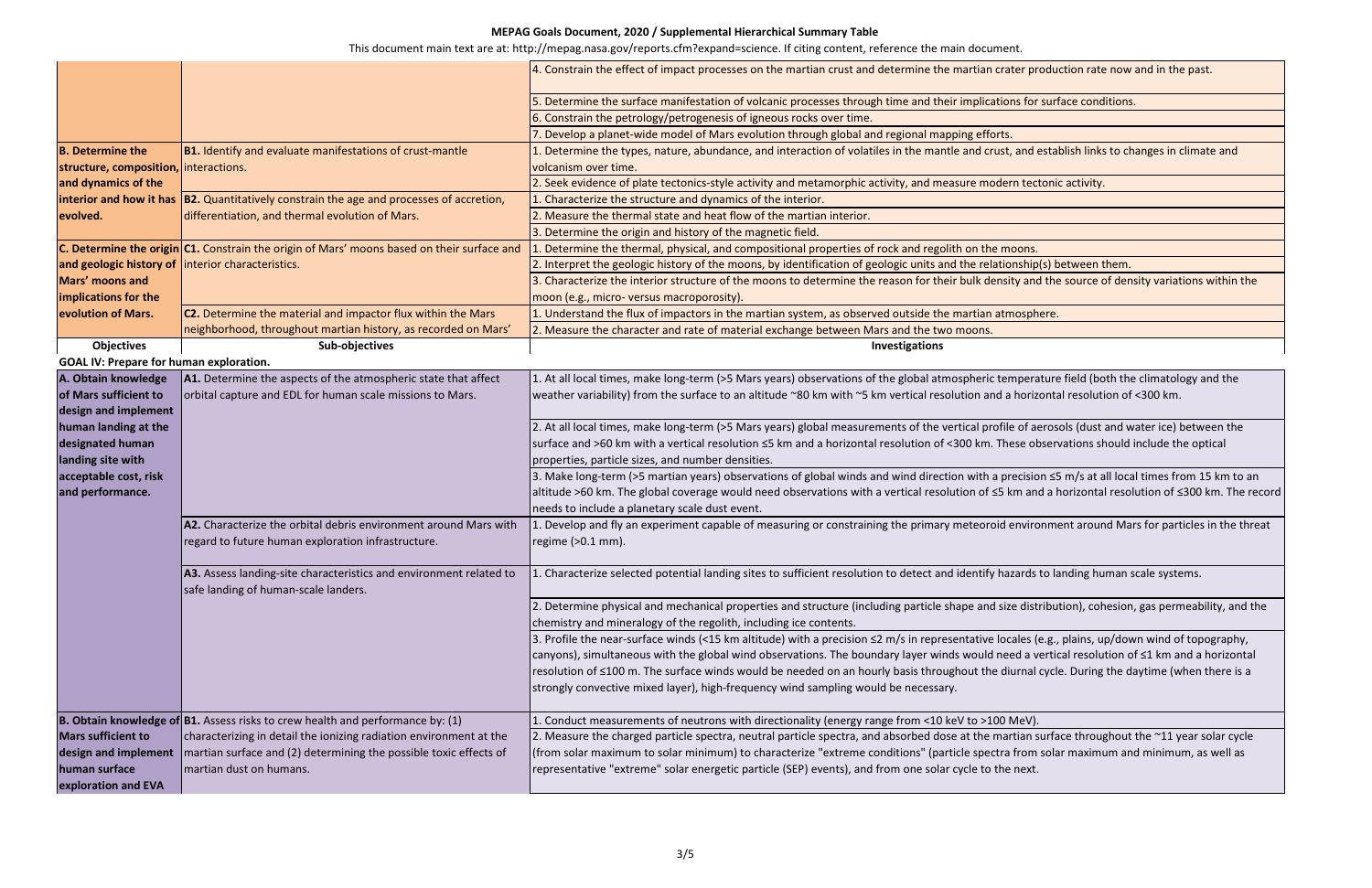This document main text are at: http://mepag.nasa.gov/reports.cfm?expand=science. If citing content, reference the main document.

ticles that could be ingested. Of particular interest is a from as great a depth as might be affected by surface

tient to assess their possible impact on human soft

on of the electrical and thermal conductivity, predicting corrosion effects), of samples of regolith

ocations across the globe, especially during large dust y of all events (including small ones) and defining the

temporal scales (diurnal, seasonal, annual), and if

within the core of a global dust storm) from the

ze hazards to trafficability at the scale of the relevant

<sup>2</sup> distribution), cohesion, gas permeability, and

<sup>3</sup>. Stombing measurements to correlate electric forces and their

er environmental challenge performance parameters

future human exploration.

erials and one mid to high latitude site with water ice rate an extraction and processing system with

I, either shallow water ice or hydrated minerals as

with the potential for spacecraft-induced Special

oorne dust is a mechanism for its transport. If life is

th-like conditions.

hat constitute the astrobiological baseline of the

transported by wind and air-borne dust.

| on Mars with<br>acceptable cost, risk<br>and performance.                                                            | B2. Characterize the surface particulates that could affect                                                                                                                                                                                         | 3. Assay for chemicals with known toxic effect on humans in samples containing dust-sized particles th<br>returned sample of surface regolith that contains airfall dust, and a returned sample of regolith from a<br>operations associated with human activity (EVA, driving, mining, etc.).<br>4. Analyze the shapes of martian dust grains with a grain size distribution (1-500 microns) sufficient to<br>tissue (especially eyes and lungs).<br>1. Analyze regolith and surface aeolian fines (dust), with a priority placed on the characterization of th |
|----------------------------------------------------------------------------------------------------------------------|-----------------------------------------------------------------------------------------------------------------------------------------------------------------------------------------------------------------------------------------------------|-----------------------------------------------------------------------------------------------------------------------------------------------------------------------------------------------------------------------------------------------------------------------------------------------------------------------------------------------------------------------------------------------------------------------------------------------------------------------------------------------------------------------------------------------------------------|
|                                                                                                                      | engineering performance and lifetime of hardware and<br>infrastructure.                                                                                                                                                                             | triboelectric and photoemission properties, and chemistry (especially chemistry of relevance to predio<br>from a depth as large as might be affected by human surface operations.                                                                                                                                                                                                                                                                                                                                                                               |
|                                                                                                                      | exploration zone at least one year in advance of landing and<br>operations.                                                                                                                                                                         | B3. Assess the climatological risk of dust storm activity in the human 1. Globally monitor the dust and aerosol activity continuously and simultaneously at multiple location<br>events, to create a long-term dust activity climatology (>10 Mars years) capturing the frequency of all<br>duration, horizontal extent, and evolution of extreme events.                                                                                                                                                                                                       |
|                                                                                                                      |                                                                                                                                                                                                                                                     | 2. Monitor surface pressure and near surface (below 10 km altitude) meteorology over various tempo<br>possible in more than one locale.                                                                                                                                                                                                                                                                                                                                                                                                                         |
|                                                                                                                      |                                                                                                                                                                                                                                                     | 3. Collect temperature and aerosol profile observations even under dusty conditions (including within<br>surface to 20 km (50-80 km in a global dust storm) with a vertical resolution of <5 km.                                                                                                                                                                                                                                                                                                                                                                |
|                                                                                                                      | B4. Assess landing-site characteristics and environment related to<br>safe operations and trafficability within the possible area to be                                                                                                             | 1. Characterize selected potential landing sites to sufficient resolution to detect and characterize haza<br>systems.                                                                                                                                                                                                                                                                                                                                                                                                                                           |
|                                                                                                                      | accessed by elements of a human mission.                                                                                                                                                                                                            | 2. Determine physical and mechanical properties and structure (including particle shape and size distr<br>chemistry and mineralogy of the regolith, including ice contents.<br>3. Combine the characterization of atmospheric electricity with surface meteorological and dust meas<br>causative meteorological source for more than 1 Mars year, both in dust devils and large dust storms.                                                                                                                                                                    |
| <b>Mars sufficient to</b><br>design and implement                                                                    | C. Obtain knowledge of C1. Understand the resilience of atmospheric In Situ Resource<br>Utilization (ISRU) processing systems to variations in martian near-<br>surface environmental conditions.                                                   | 1. Test ISRU atmospheric processing system to measure resilience with respect to dust and other envi<br>that are critical to the design of a full-scale system.                                                                                                                                                                                                                                                                                                                                                                                                 |
| In Situ Resource<br><b>Utilization of</b><br>atmosphere and/or<br><b>water on Mars with</b><br>acceptable cost, risk | C2. Characterize potentially extractable water resources to support<br>ISRU for long-term human needs.                                                                                                                                              | 1. Identify a set of candidate water resource deposits that have the potential to be relevant for future<br>2. Prepare high spatial resolution maps of one equatorial site with water bound in regolith materials a<br>at or within a few meters of the surface that include the information needed to design and operate ar<br>adequate cost, risk, and performance.<br>3. Measure the energy required to excavate/drill and extract water from the H-bearing material, eithe                                                                                  |
| and performance.<br>of Mars sufficient to<br>design and implement                                                    | D. Obtain knowledge   D1. Determine the martian environmental niches that meet the<br>definition of "Special Region" at the human landing site and inside<br>of the exploration zone.                                                               | appropriate for the resource.<br>1. Identify the locations and characteristics of naturally occurring Special Regions, and regions with th<br>Regions.                                                                                                                                                                                                                                                                                                                                                                                                          |
| biological<br>contamination and<br>planetary protection<br>protocols to enable                                       | D2. Determine if the martian environments to be contacted by<br>humans are free, to within acceptable risk standards, of biohazards<br>that might have adverse effects on the crew that might be directly<br>exposed while on Mars.                 | 1. Determine if extant life is widely present in the martian near-surface regolith, and if the air-borne d<br>present, assess whether it is a biohazard.                                                                                                                                                                                                                                                                                                                                                                                                        |
| human exploration of<br><b>Mars with acceptable</b><br>cost, risk and<br>performance.                                | D3. Determine if martian materials or humans exposed to the<br>martian environment are free, within acceptable risk standards, of<br>biohazards that might have adverse effects on the terrestrial<br>environment and species if returned to Earth. | 1. Determine the viability of terrestrial organisms when exposed to martian material under Earth-like                                                                                                                                                                                                                                                                                                                                                                                                                                                           |
|                                                                                                                      | D4. Determine the astrobiological baseline of the human landing<br>site prior to human arrival.                                                                                                                                                     | 1. Determine characteristics of the Mars atmosphere, surface, and sub-surface environments that cor<br>landing site prior to the introduction of terrestrial bio-material.                                                                                                                                                                                                                                                                                                                                                                                      |
|                                                                                                                      | D5. Determine the survivability of terrestrial organisms exposed to<br>martian surface conditions to better characterize the risks of                                                                                                               | 1. Determine the extent to which bio-material released by human exploration activities can be transp                                                                                                                                                                                                                                                                                                                                                                                                                                                            |